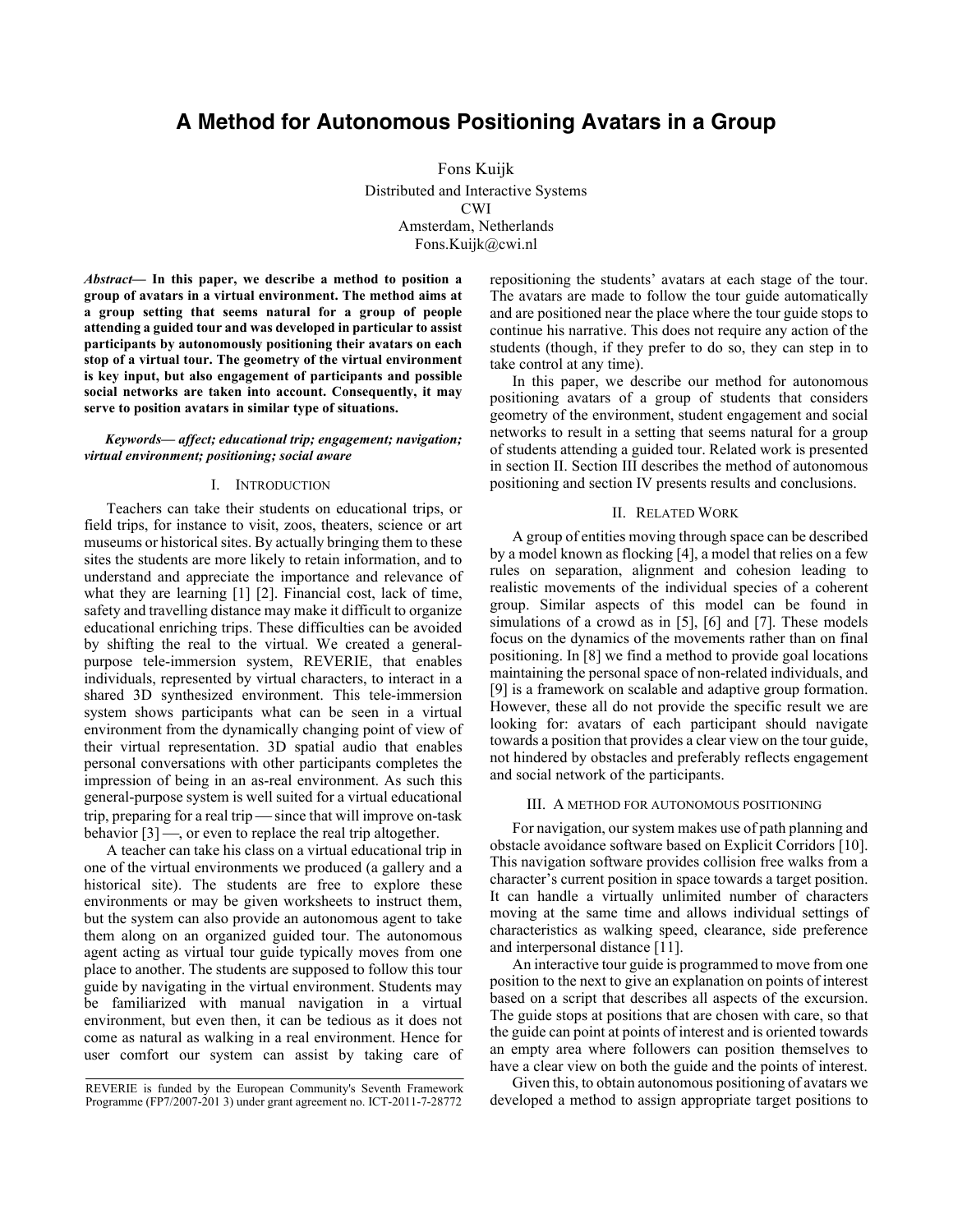these avatars for each point where the tour guide stops. The navigation software is then instructed to bring them there.

Autonomous positioning is triggered when the tour guide receives an instruction to navigate towards the next location. The method involves the following steps:

- A. Generate candidate positions;
- B. Assign positions to avatars;
- C. Initiate navigation.

Next these steps are described in more detail.

# *A. Generate candidate positions*

An algorithm generates as many candidate positions as there are avatars participating in the tour. The algorithm involves the five phases described below.

## *1) Basic positions*

Assuming the tour guide is positioned in a rational way, as stated above, we take position and orientation of the tour guide as basis for candidate positions of the followers. As people following a tour tend to position themselves in front of a tour guide, we start by taking candidate positions to lie on circular sections in front of the guide as illustrated in Figure 1. These circular sections span an angular range a human being's gaze can reach comfortably. In accordance with the observation that interpersonal distance in a virtual environment relates to gaze [12] the figure shows that the interpersonal distance between the guide and the followers on the first row is taken to be bigger than the interpersonal distance between the followers themselves, since all followers are positioned to face the guide.

These two parameters, the interpersonal distances and the angular span, determine the first step of the algorithm that generates initial candidate positions: a vector of length of the facing interpersonal distance from the guide forward produces the first candidate position. This vector is rotated to obtain a second position flanking the first position; the third position is obtained by rotating the vector in the opposite direction. By starting in front of the guide and alternately adding positions at both sides until the angular span is covered, the first row is filled. For each next row, the length of the vector is increased and the same procedure is repeated. The length increase of the vector and the angular rotation for each row is such that the distance between candidate positions equals the interpersonal distance of non-facing characters. For each even row the initial vector is rotated half the rotation angle to avoid the center positions of all rows to be lined up.

## *2) Adding irregularity*

From Figure 1 it is obvious that the result of the first phase is too regular to reflect what people are inclined to do. Hence, we introduce two options to add irregularity.



Fig. 2. Adding irregularity by skipping positions (left), randomizing positions (middle), or both (right).

One option is to randomly skip positions, increasing the chance of skipping at each next row, starting for instance from a 10% chance at the first row. The noticeably less compact result is shown in Figure 2 on the left. The positions may still be on a regular structure, yet due to the open spaces created it becomes less obvious.

Alternatively, positions can be randomized by adding a small random distance shown in Figure 2 in the middle. The interpersonal distance is increased in relation with the maximum random distance added to adhere to the rules of preferred interpersonal distance [11] [12].

A combination of both options is shown in Figure 2 on the right. The (ir)regularity and compactness of the group can be varied by altering the chance of skipping positions and the maximum random distance added.

# *3) Check for accessibility*

The above phases did not deal with obstacles and did assume there was sufficient space to position all followers. In general, space is limited and can be full of obstacles. So, each candidate position has to be checked for accessibility.

The navigation software can verify accessibility on three aspects. First it verifies that the candidate position is not on top of an obstacle. If this is not the case it checks that the position is at sufficient distance of obstacles (as defined by a clearance parameter). Lastly, it is verified that walking from the current position to this candidate position without being blocked by obstacles is possible. If one of these checks fails the candidate position is rejected.

When the accessibility check fails, the chance of skipping positions is reset to zero; the motivation to do so is that space may be in short supply and should be used more efficiently. Yet, for each next row the chance of skipping will increment as before, provided there are no obstacles on that row.

As an example, Figure 3 shows a situation with inaccessible candidate positions that are rejected. The tour guide is positioned near to a wall shown on the right-hand side and facing it. As a result, the amount of space to position the followers in front of the tour guide is limited. For the first couple of rows, generation of candidate positions starts as normal with both randomization of positions and skipping of



Fig. 1. Initial candidate positions of the followers (orange) lie on a circular grid-like structure around the tour guide (green).



Fig. 3. If space is limited due to obstacles, as here a wall on the righthand side, the method leads to a more compact setting.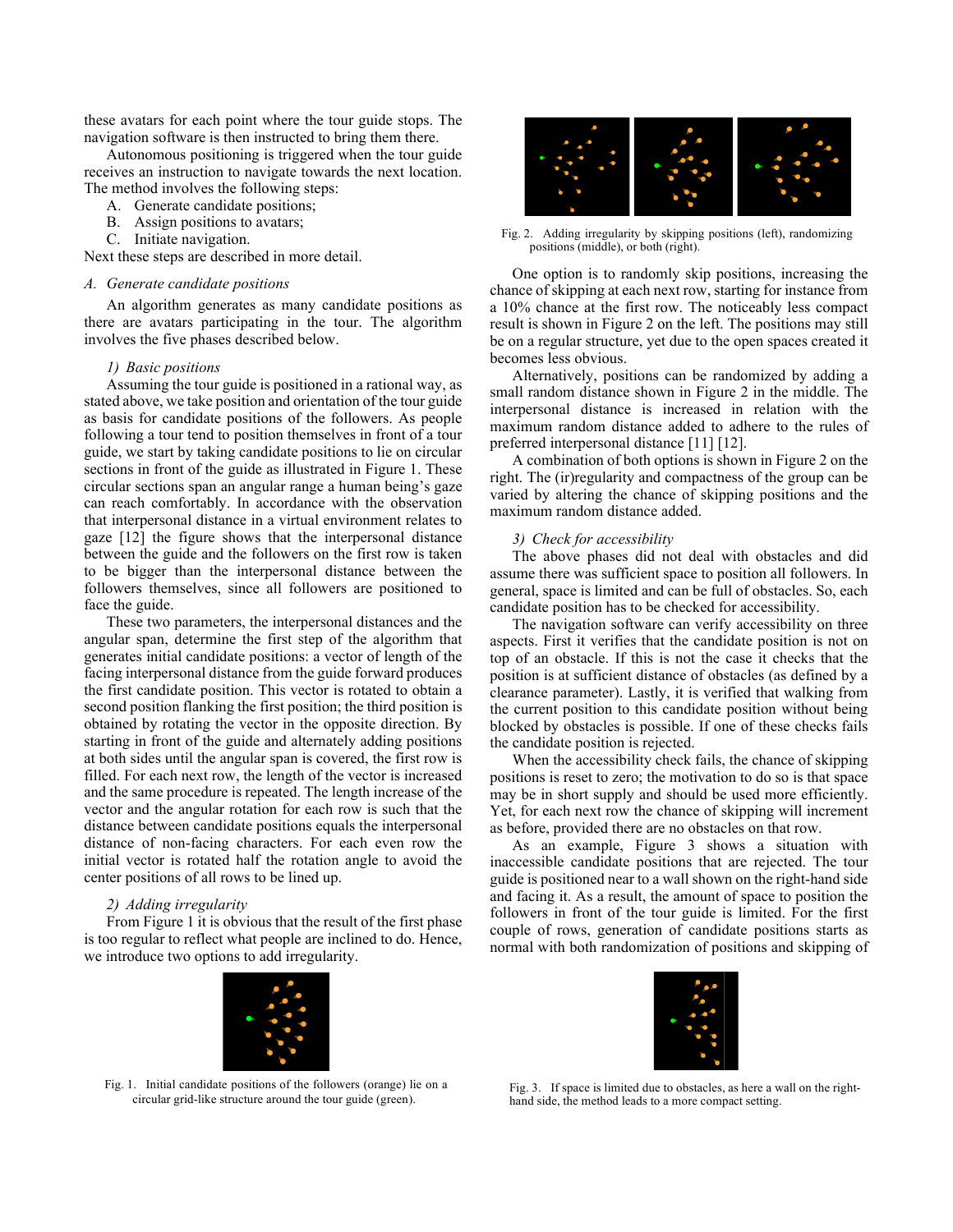positions. The accessibility check does not lead to rejection yet, so skipping positions remains enabled. Near to the wall however, accessibility fails, so skipping is cancelled, leading to a more compact setting as compared to the setting of Figure 2 on the right.

#### *4) Check for visibility*

Followers should have a clear view on the tour guide, that is, they should not be positioned behind an obstacle. For this the method includes an occlusion test. A ray cast between the follower's head position and the tour guide's head position should not hit a bounding box of static objects. If it does so, the candidate position is rejected and, similar to the accessibility test, the chance of skipping candidate positions is reset to zero. This occlusion test does not include occlusion by avatars, since these are dynamic and can change position. In our system users can take a small step sideways just by hitting a key if needed. In Figure 4 it shows that candidate positions behind obstacles that block visibility (shown as white objects) are rejected, whereas those behind nonblocking objects (shown as grey objects) are not (see the topmost position from which the follower can look over a nonblocking object and still see the tour guide's face).

#### *5) Handle lack of space*

In the above examples, there was sufficient space to position 16 followers in the preferred area in front of the tour guide. If the tour guide would be closer to the wall and the space in front of the tour guide is more confined, or if there would be more followers, this may no longer be the case. The area to place followers is hard limited by the wall and soft limited by the angular span. To be able to add more followers in a confined space like that, we first make use of the positions that were skipped in the second phase to increase irregularity. The algorithm maintains a list of all positions that were skipped. Note: these skipped positions are not those that are rejected on basis of accessibility and visibility and therefore can still be added to the set of candidate positions. In this way, the setting is made as compact as possible given the average interpersonal distance and available space.

Adding the skipped positions may not be sufficient. In the example of Figure 5 on the left, the tour guide is near a corner facing a wall. The preferred area in front of the tour guide is not enough space to position all followers, even using the initially skipped positions. In this situation, we also allow followers to be positioned beyond the angular span in front of the tour guide. The algorithm starts filling the rest of the space around the tour guide, first extending the span of the first row until it covers a full circle, then likewise for the next rows until all followers have obtained a position. We decided not to skip



Fig. 4. The method accounts for obstacles in the virtual space that block the line of sight (white) and those below the line of sight (grey).

positions for candidate positions behind the tour guide, and only randomize the positions, though there is no strong argument to do so. No skipping implies that the average interpersonal distance remains constant, in this way maintaining the most compact acceptable setting. Obviously, based on accessibility and visibility checks positions still may be rejected, but at the limit the entire virtual environment that is accessible and from which a clear view on the tour guide is assured can be used to position followers. When we try to squeeze in more avatars than can be handled in this way, the virtual environment can no longer provide the required personal space for all participants.

## *B. Assign positions to avatars*

Once all candidate positions for the followers have been generated, we assign these positions to the avatars. People in real life will have a strategy to position themselves with respect to a tour guide. Those enthusiastic and interested in the presentation may try to get upfront to make sure they will not miss a word of the presentation, while timid people or those less interested will put themselves more at the back of the group. Also, relatives and friends are likely to team up. These two factors, engagement and social relations, help position avatars on a human-like strategy.

We apply a simple approach to uncover social relations between participants. When participants are free to move around and one of them navigates towards another participant's avatar we assume that these two have a social relation, as getting close to each other in the virtual environment is needed to have a private conversation. We "connect" a participant to its most recent partner based on this assumption. More advanced methods can be found in [13] or [14]. Couples that we believe to have a social relation will be treated as one entity for placement, and the avatars of this couple will be assigned to adjacent places.

The definite placement of avatars relates to engagement. In our system engagement is inferred from the gaze of the user but, depending on the equipment used, alternatives as can be found in [15] and [16] may do as well. Based on the level of engagement the strategy to assign positions to avatars is simple: avatars of the most engaged participants get the best upfront positions, avatars of the least engaged participants will be placed on more distant positions. For social couples, we use the average level of engagement. Best places are those in front of the tour guide, each next row is considered to be of somewhat lower quality and the positions behind the tour guide are considered to be the worst.



Fig. 5. When the most compact setting in front of the tour guide cannot offer sufficient positions for the followers the algorithm will start to position followers behind the tour guide.